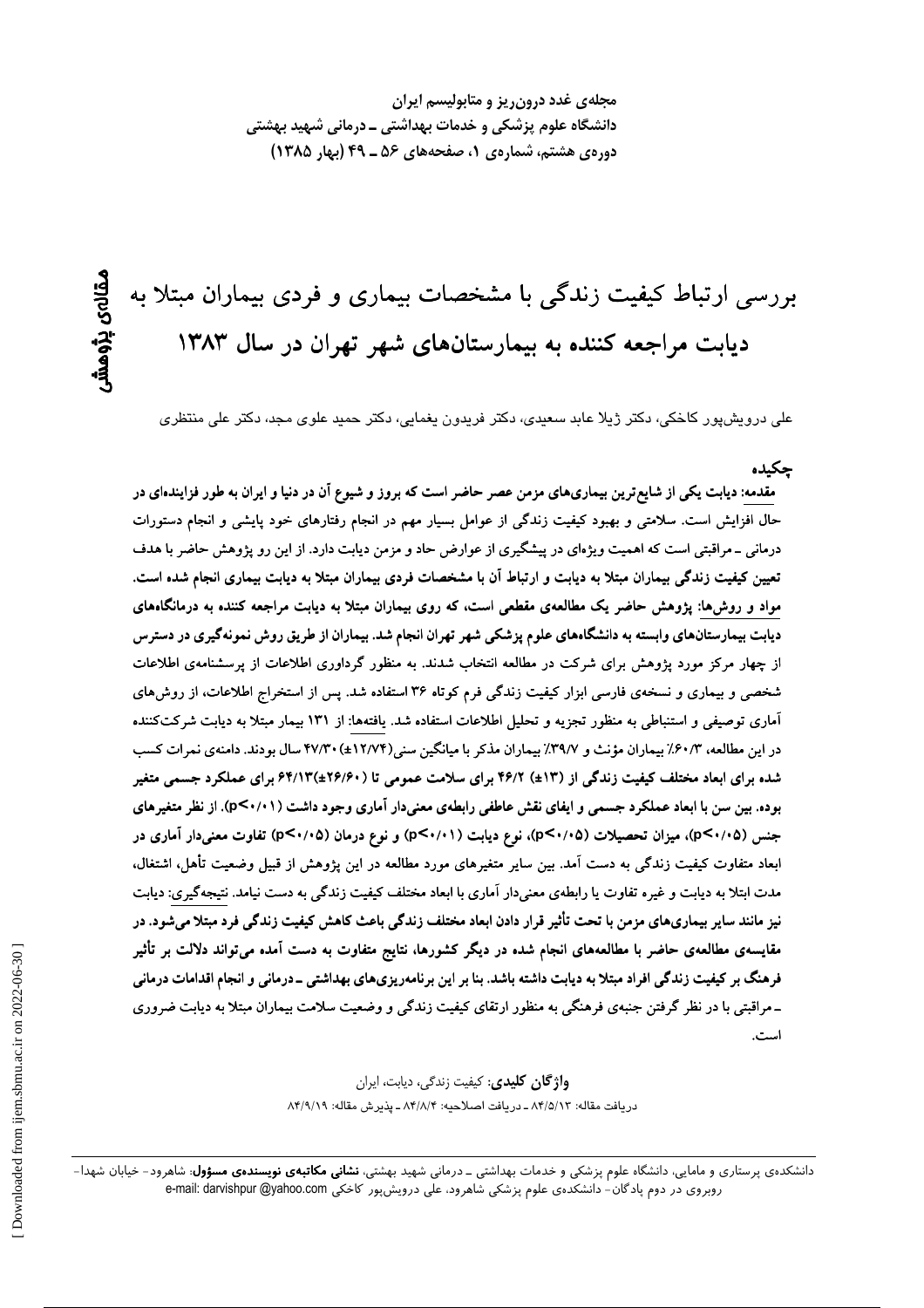#### مقدمه

دیابت از شایعترین بیماریهای مزمن عصر حاضر است که از پیشتر در انسان شناخته شده است.' بروز و شیوع این بیماری مزمن در دنیا و ایران به طور فزایندهای در حال افزایش است، به طوری که بر اساس مطالعهی کینگ و همکاران متوسط میزان شیوع دیابت در دنیا از ۴٪ در سال ۱۹۹۵ به ۵/۴٪ در سال ۲۰۲۵ افزایش خواهد یافت.<sup>۲</sup> بر اساس مطالعهها صورت گرفته در شهرهای مختلف ایران نیز شیوع دیابت از ۴/۲٪ تا ۱۵/۹٪ متغیر است.<sup>7-۷</sup> بنا بر این به نظر می رسد متوسط میزان شیوع دیابت در ایران از میزان متوسط آن در دنیا بیشتر باشد.

تأثیر دیابت محدود به عوارض زودرس و دیررس آن از قبیل هیپوگلسیمی، عوارض عروق کوچک و بزرگ و غیره نمی شود، بلکه دیابت نیز مانند سایر بیماری های مزمن با روبرو کردن بیمار با چالشهای متعدد از قبیل فشارهای ناشی از کنترل و درمان بیماری، رعایت برنامههای درمانی ـ مراقبتی پیچیده و هزینه بردار، نیاز به مراجعهی مکرر به یزشک و انجام آزمایشهای مختلف و متعدد، نگرانی دربارهی آیندهی بیماری، و احتمال ابتلای فرزندان، اختلال در روابط اجتماعی و خانوادگی، مشکلات جنسی، اختلال در کار و غیره منجر به کاهش کیفیت زندگی فرد مبتلا میشود. <sup>۸-۱۲</sup> کاهش کیفیت زندگی نه تنها باعث کاهش احساس رضایت فرد مبتلا به دیابت از زندگی میگردد، با تحت تأثیر قرار دادن تعهد فرد نسبت به انجام دستورات درمانی ـ مراقبتی، میتواند بر نتایج حاصل از درمان و مراقبت از بیماری نیز اثر بگذارد.<sup>۱۳،۱۴</sup> از طرفی کیفیت زندگی متأثر از عوامل مختلفی است. از آنجایی که فرهنگ نقش مهمی در برداشت فرد ازسلامتی و زندگیش دارد، به عنوان یکی از عوامل مهم اثرگزار بر کیفیت زندگی شناخته شده است. از این رو سازمان جهانی بهداشت<sup>۱۵</sup> و برخی از نظریه پردازان کیفیت زندگی<sup>۱۶</sup> مطالعهی این مفهوم را در هر جامعه از جنبه*ی* فرهنگی مورد تأکید قرار میدهند.

در سالهای اخیر پژوهشگران علوم بهداشتی به نقش مهمی که کیفیت زندگی در درمان و مراقبت مؤثر از بیماران مبتلا به دیابت ایفا میکند، توجه کردهاند. به طوری که مطالعههای مختلفی در این زمینه توسط پژوهشگرانی چون مايو و همکاران،<sup>۱۷</sup> جانسون و همکاران،<sup>۱۸</sup> گلاسکو و

همکاران،<sup>۱۹</sup> گرا و همکاران<sup>۲۰</sup> و سایر پژوهشگران در کشور*های* مختلف دنیا انجام شده است. مرور*ی* بر مطالعههای مذکور بیانگر نتایج متفاوت در زمینهی کیفیت زندگی این بیماران و متغیرهای مرتبط با کیفیت زندگی آنان است. بنا بر این بهبود کیفیت زندگی بیماران مبتلا به دیابت و مراقبت مؤثر از آنها، با توجه به فرهنگ هر جامعه مختلف ميباشد. پژوهش حاضر با هدف تعيين کيفيت زندگي بيماران مبتلا به دیابت و عوامل مرتبط با آن جهت برنامهریزی های مؤثرتر درمانی ــ مراقبتی به منظور بهبود کیفیت زندگی این بیماران صورت گرفته است.

## مواد و روشها

پژوهش حاضر یک مطالعهی مقطعی است که روی بیماران مبتلا به دیابت مراجعه کننده به درمانگاههای دیابت وابسته به دانشگاههای علوم پزشکی شهر تهران صورت گرفته است. در زمان اجرای مطالعه هشت درمانگاه از مراکز مذکور در تمام روزهای هفته یا چند روز در هفته به ارایهی خدمات تخصصی مربوط به دیابت می پرداختند. سپس به صورت تصادفی چهار درمانگاه از این بیمارستانها برای نمونهگیری به مدت یک دورهی چهار ماهه انتخاب شدند. با استفاده از روش نمونهگیری در دسترس، بیماران مبتلا به دیابتی که واجد ملاکهای شرکت در مطالعه بودند برای شرکت در مطالعه از این درمانگاهها انتخاب شدند. این مطالعه بیماران مبتلا به دیابتی را شامل شد که در دامنهی سنی ١٨ تا ۶۵ ساله قرار داشتند و حداقل شش ماه از تشخیص بیماری آنها گذشته بود. بیماران مبتلا به دیابت حاملگی در پژوهش حاضر شرکت داده نشدند.

به منظور گرداوری اطلاعات از پرسشنامههای مشخصات فردی و بیماری و نسخهی فارسی فرم کوتاه ۳۶<sup>۲۱٬</sup> استفاده شد. شرکت کنندگان با روش خود اجرا<sup>!!</sup> به پرسشنامهها پاسخ دادند. پرسشنامهی اطلاعات شخصی و بیماری دارای ۹ عبارت شامل متغیرهای فردی سن، جنس، وضعیت تأهل، میزان تحصیلات، وضعیت اشتغال و متغیرهای بیماری، مدت ابتلا به دیابت بر حسب سال، نوع دیابت، نوع درمان و تعداد

 $i-$  SF-36

ii- Self administered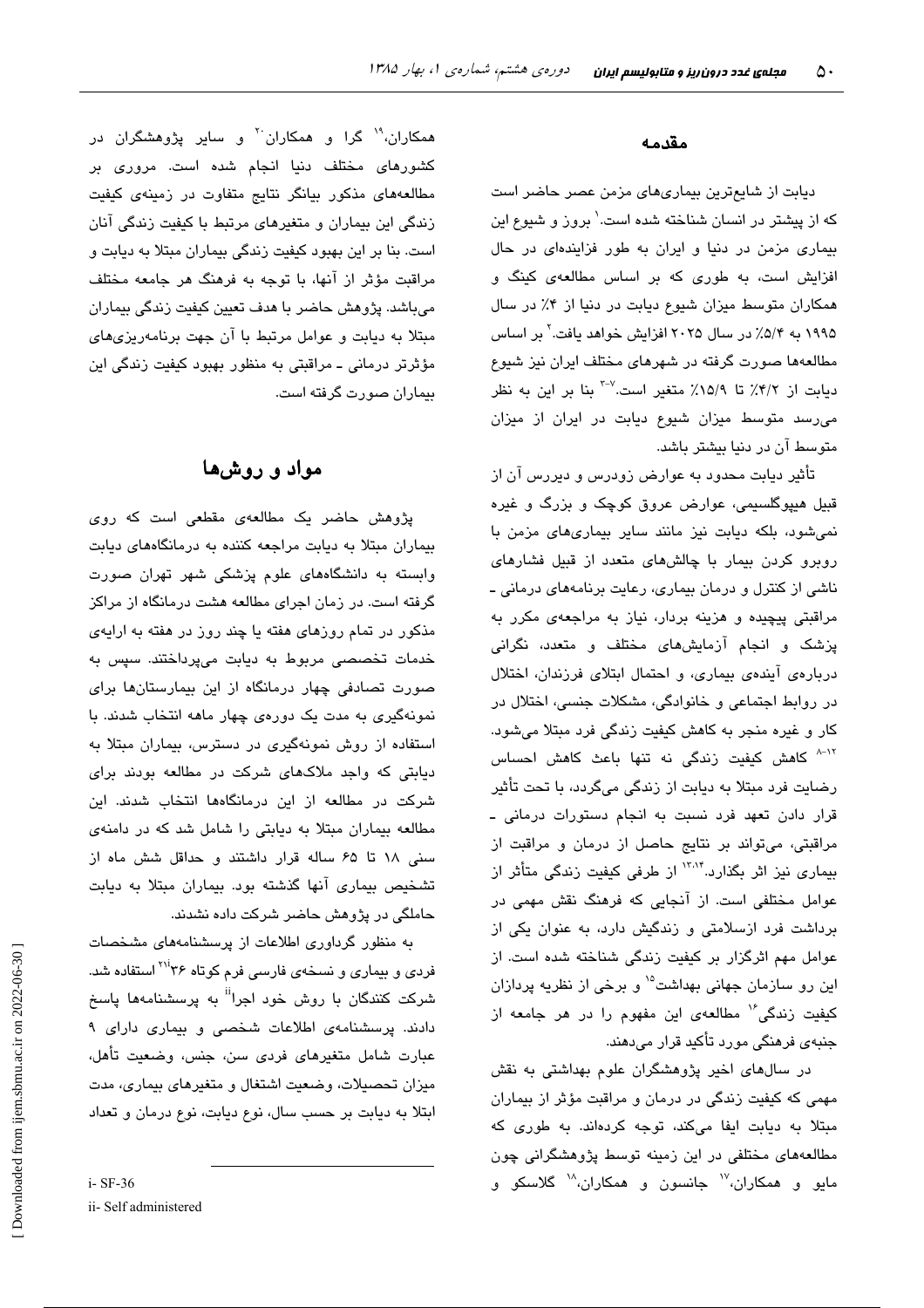دفعات بستری در بیمارستان به علت بیماری دیابت در یک سال اخير بود.

فرم کوتاه ۳۶ توسط واروشربون<sup>۲۲</sup> در سال ۱۹۹۲ در کشور آمریکا طراحی شده است و اعتبار و پایایی آن در

| گروههای مختلف بیماران مورد بررسی قرار گرفته است. <sup>۲۲</sup> |
|----------------------------------------------------------------|
| ین پرسشنامه دارای ۳۶ عبارت در هشت بعد عملکرد جسمی              |

|  |  | جدول ۱ـ مشخصات فردی بیماران مبتلابه دیابت شرکت کننده در پژوهش |  |
|--|--|---------------------------------------------------------------|--|
|--|--|---------------------------------------------------------------|--|

| متغير ها                                      |                                                         | فراواني مطلق                  | فراواني نسبي               |
|-----------------------------------------------|---------------------------------------------------------|-------------------------------|----------------------------|
| ميانگين سني(سال)                              | $fV/\tau \cdot \pm 17/Vf$                               |                               |                            |
| جنس                                           |                                                         |                               |                            |
| مذكر                                          |                                                         | $\Delta \Upsilon$             | $\Upsilon \Upsilon / V$    |
| مونث                                          |                                                         | ٧٩                            | 5.7                        |
| وضعيت تاهل                                    |                                                         |                               |                            |
| مجرد                                          |                                                         | $\lambda^{\epsilon}$          | $\frac{1}{\sqrt{2}}$       |
| متاهل                                         |                                                         | $\mathcal{N}\cdot\mathcal{Q}$ | $\Lambda \cdot / \Upsilon$ |
| مطلقه                                         |                                                         | $\mathbf{\tilde{r}}$          | $\mathbf{Y}/\mathbf{Y}$    |
| بيوه                                          |                                                         | $\mathsf{V}$                  | $\Delta/\Upsilon$          |
| وضعيت اشتغال                                  |                                                         |                               |                            |
| شاغل                                          |                                                         | $\tau\tau$                    | YQ/Y                       |
| بی کار و یا خانه دار                          |                                                         | $V\Upsilon$                   | $\Delta\Delta$             |
| باز نشسته                                     |                                                         | $\mathbf{Y} \mathbf{Y}$       | $\lambda/\tau$             |
| از کار افتاده                                 |                                                         | $\mathsf{r}$                  | $\sqrt{\Delta}$            |
| مدت ابتلا به دیابت(سال)                       | $5/\lambda \cdot \pm \lambda/\lambda \Upsilon$          |                               |                            |
| نوع ديابت                                     |                                                         |                               |                            |
| نوع ۱                                         |                                                         | $\mathbf{\bar{y}}$ .          | $10/\tau$                  |
| نوع ۲                                         |                                                         | $\mathcal{W}$                 | $\Lambda$ ۴/V              |
| نوع درمان                                     |                                                         |                               |                            |
| رژیم غذایی                                    |                                                         | $\mathbf{r}$                  | $\mathbf{r}/\mathbf{v}$    |
| انسولين                                       |                                                         | ۳۵                            | YY/Y                       |
| داروهای خوراکی پایین آورنده قند خون           |                                                         | VT                            | $\Delta\Delta/V$           |
| داروهای خوراکی پایین آورنده قند خون و انسولین |                                                         | $\lambda$                     | 17/0                       |
|                                               | تعداد دفعات بستری در بیمارستان به علت دیابت در سال اخیر |                               |                            |
| بدون سابقه بسترى                              |                                                         | ۹٣                            | $\vee$                     |
| یک بار                                        |                                                         | ۲۶                            | $19/\Lambda f$             |
| دو بار و بیشتر                                |                                                         | $\lambda$                     | 9/19                       |

(١٠ عبارت)، ایفای نقش جسمی (۴ عبارت)، دردهای بدنی (٢ عبارت)، سلامت عمومی(۵ عبارت)، انرژی و نشاط (۴ عبارت)، عملكرد اجتماعى (٢ عبارت) ايفاى نقش عاطفى (٣

عبارت)، و سلامت روحی ـ روانی (۵ عبارت) است که کیفیت زندگی افراد را مورد ارزیابی قرار میدهد. در مطالعهی حاضر از نسخهی فارسی فرم کوتاه ۳۶ که توسط منتظری و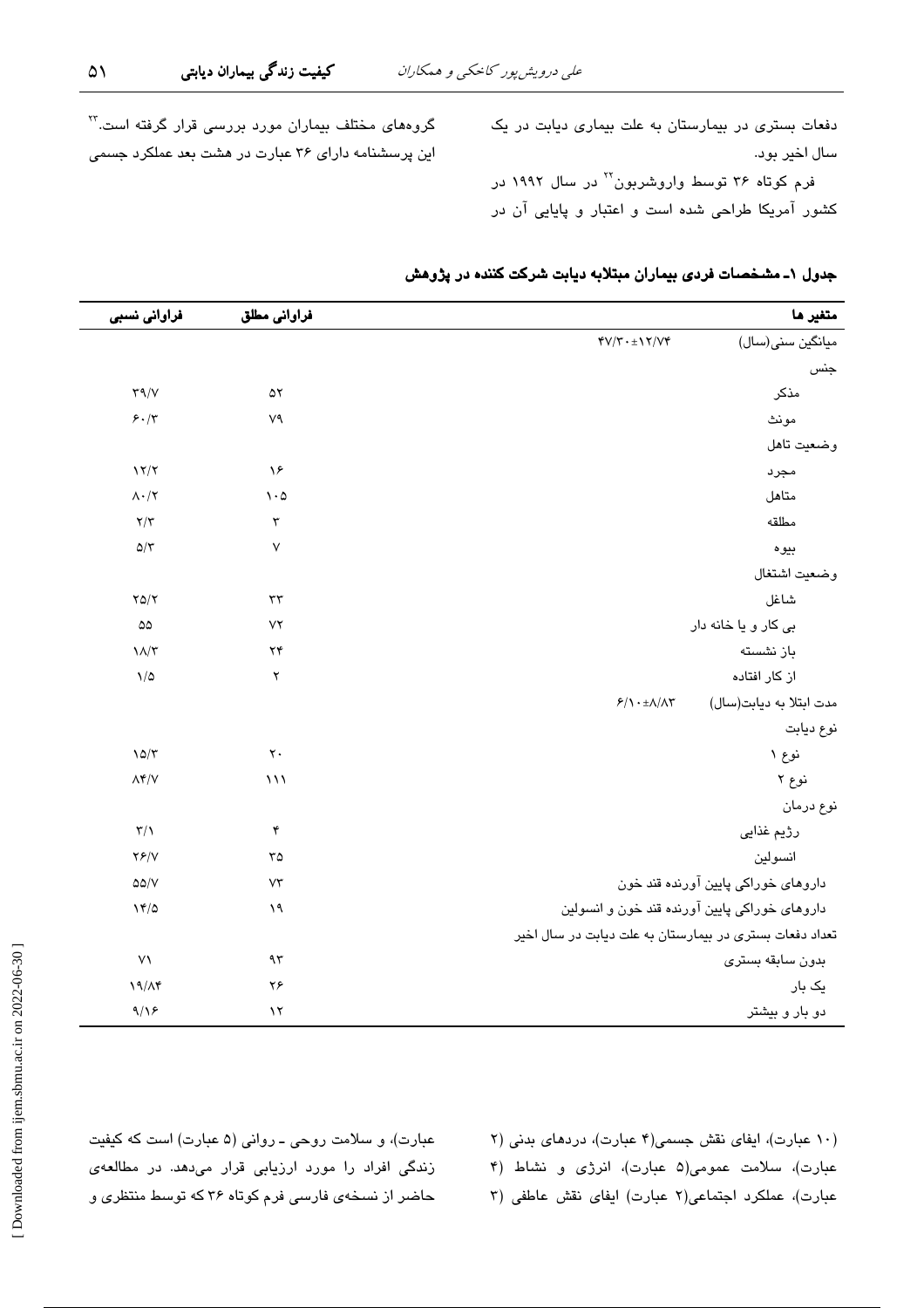همکاران<sup>۱۸</sup> به زبان فارس*ی* ترجمه شده و مورد تطبیق فرهنگی قرار گرفته، برای گرداوری اطلاعات مربوط به کیفیت زندگی بیماران مبتلا به دیابت استفاده شده است. پس از گرداوری اطلاعات از روش نمرهبندی خاص این پرسشنامه (۰= بدترین نمره و ۱۰۰ = بهترین نمره) به منظور استخراج اطلاعات استفاده گردىده است.

برای تجزیه و تحلیل دادههای از روشهای آماری توصیفی و استنباطی استفاده گردید. با توجه به اینکه بر اساس آزمون آماری کولموگراف اسمبرنوف مشخص شد که توزیع متغیر پاسخ نرمال نیست، از ضریب همبستگی اسپیرمن و آزمونهای آماری ناپارامتری منوتینی، کروسکال والیس و مقایسههای چندگانه برای تجزیه و تحلیل دادههای مطالعه استفاده گردید.

### بافتهها

در پژوهش حاضر ۱۳۱ بیمار مبتلا به دیابت شرکت کردند. جدول ۱ توزیع این افراد را بر حسب سن، جنس، وضعيت تأهل، ميزان تحصيلات، وضعيت اشتغال، مدت ابتلا به دیابت بر حسب سال، نوع درمان، و تعداد دفعات بستری در بیمارستان به علت دیابت در یک سال اخیر نشان میدهد.

میانگین نمرات کسب شده از هشت خرده مقیاس فرم کوتاه ۳۶، از (۱۳±) ۴۶/۲ برای خرده مقیاس سلامت عمومی تا (۲۶/۶۰±)۶۴/۱۳ برای خرده مقیاس عملکرد جسمی متغیر بوده است. در جدول ۲ میانگین و انحراف معیار نمرات این هشت خرده مقیاس نشان داده شده است.

سن با ابعاد عملکرد جسمی و ایفای نقش عاطفی رابطهای معکوس و معنی دار از نظر آماری نشان داد (p<۰/۰۱). افراد مسن عملکرد جسمی و ایفای نقش عاطفی پایینتری را نسبت به افراد با سن کمتر گزارش کردند به ترتیب ۰/۲۷۹-=r و  $r = \frac{1}{\sqrt{1 - \frac{1}{\sqrt{1 - \frac{1}{\sqrt{1 - \frac{1}{\sqrt{1 - \frac{1}{\sqrt{1 - \frac{1}{\sqrt{1 - \frac{1}{\sqrt{1 - \frac{1}{\sqrt{1 - \frac{1}{\sqrt{1 - \frac{1}{\sqrt{1 - \frac{1}{\sqrt{1 - \frac{1}{\sqrt{1 - \frac{1}{\sqrt{1 - \frac{1}{\sqrt{1 - \frac{1}{\sqrt{1 - \frac{1}{\sqrt{1 - \frac{1}{\sqrt{1 - \frac{1}{\sqrt{1 - \frac{1}{\sqrt{1 - \frac{1}{\sqrt{1 - \frac{1}{\sqrt{1 - \frac{1}{\sqrt{$ 

زنان نمرات معنیدار پایینتری از ایفای نقش جسمی (MR<sup>i</sup>=۵۹/۷۷) و دردهای بدنی (MR=۶۰/۴۱) نسبت به ایفای نقش جسمی (MR=۷۳) و دردهای بدنی (MR=۷۴/۴۹) مردان کسب نمو دند (p<٠/٠۵).

جدول ۲ـ میانگین و انحراف معیار نمرات هشت خرده مقیاس فرم کوتاه ۳۶ بیماران مبتلا به دیابت شرکت کننده در پژوهش

| (±انحراف معيار) ميانگين                                                                          | ابعاد              |
|--------------------------------------------------------------------------------------------------|--------------------|
| $54/17 \left( \pm 79/51 \right)$                                                                 | عملکرد جسمی        |
| $\Delta \cdot / \Delta \Lambda \ (\pm \Upsilon \mathcal{F} / 11)$                                | ایفای نقش جسمی     |
| $\Delta \Upsilon / \Upsilon V \left( \pm \Upsilon \mathcal{F} / V \Upsilon \right)$              | دردهای بدنی        |
| $\mathfrak{f}\mathfrak{F}/\mathsf{Y}\cdot\ (\pm\mathsf{Y}/\mathsf{Y}\mathfrak{f})$               | سلامت عمومى        |
| $fV/\cdot \Delta (\pm \Delta/\Delta)$                                                            | انرژی و نشاط       |
| $\Delta \text{1} / \text{2} \Delta \left( \pm \text{1} \Delta / \text{1} \cdot \text{1} \right)$ | عملكرد اجتماعى     |
| $f9/51 \left( \pm 7/\sqrt{50} \right)$                                                           | ايفاي نقش عاطفي    |
| $f$ $f$ $f$ $\circ$ $( \pm \Delta / \cdot \Delta )$                                              | سلامت روحی ـ روانی |

بین میزان تحصیلات و عملکرد جسمی تفاوت آماری معنی داری موجود بود (p<٠/٠۵)، به طوری که بیشترین تفاوت در عملکرد جسمی افراد با تحصیلات دانشگاهی و تحصیلات ابتدایی بود (۲۲/۲۷=MD<sup>ii</sup>) و در رتبههای بعد بیشترین تفاوت بین افراد با تحصیلات دانشگاهی و تحصیلات راهنمایی (۱۷/۹۲=MD) و سپس بین افراد با تحصیلات دانشگاهی و دبیرستانی (MD=۶۸/۱۵) وجود داشت. به عبارت دیگر با افزایش میزان تحصیلات، بیماران عملکرد جسمی بهتری را گزارش کردند.

بیماران مبتلا به دیابت نوع ۲ به طور معنیداری (p<٠/٠١) نمرات پایینتری از ابعاد عملکرد جسمی (MR=۹۲/۵۵)، ایفای نقش جسمي (MR=۶۰/۹۲)، ايفاي نقش عاطفي (MR=۶۰/۳۲) و دردهای بدنی (MR=۶۲/۹۳) (p<۰/۰۵) از عملکرد جسمی (MR=۸۳/۳۸)،ایفای نقش جسمی(۸۸/۶۱–MR)، ایفای نقش عاطفی (MR=۹۰/۵۳) و دردهای بدنی (MR=۸۳/۰۵) بیماران مبتلا به دیابت نوع ۱ کسب کردند.

همچنین بین نوع درمان و ایفای نقش عاطفی نیز تفاوتهای معنیدارآماری به دست آمد (p<۰/۰۵)، به طوری که بیشترین تفاوت در ایفای نقش عاطفی بین درمان با انسولین و درمان یا داروهای خوراکی و انسولین یود (MD=۳۶/۷۰). در رتبههای بعد بیشترین تفاوت بین درمان با انسولین و داروهای خوراکی (۱۷/۸۱=MD) و انسولین و رعایت رژیم غذایی (۱/۹۰–MD=) بود. به عبارت دیگر رعایت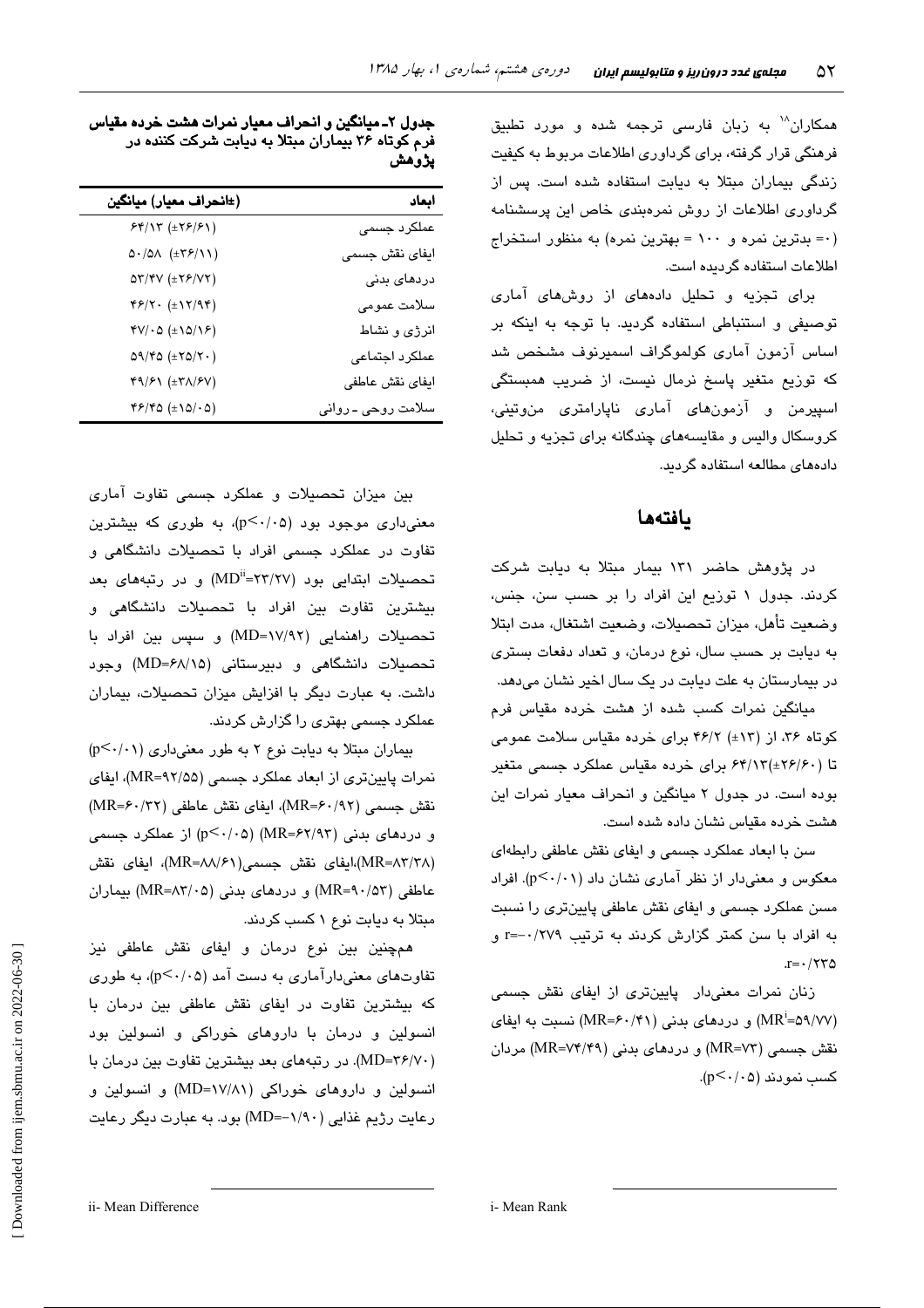رژیم غذایی و تزریق انسولین درمانهای بهتری توسط بیماران بیان شد.

در مطالعهی حاضر رابطهی آماری معنیداری بین متغیرهای وضعیت تأهل، وضعیت اشتغال، مدت ابتلا به ديابت (برحسب سال) و تعداد دفعات بسترى در بيمارستان به علت بیماری دیابت (در یک سال اخیر) با ابعاد هشت گانهی عملکرد جسمی، ایفای نقش جسمی، دردهای بدنی، سلامت عمومی، انرژی و نشاط، عملکرد اجتماعی، ایفای نقش عاطفی و سلامت روحی ـ روانی به دست نیامد.

### ىحث

مطالعهی حاضر با استفاده از نسخهی فارسی معتبر و پایای فرم کوتاه ۳۶ که از کاربردیترین ابزارهای اندازهگیری کیفیت زندگ*ی* در دنیا است،<sup>۲۲</sup> انجام شده است. از این٫رو می توان از نتایج این مطالعه برای مقایسه با سایر مطالعهها استفاده کرد.

در این پژوهش به نظر میرسد دیابت اثر متوسطی بر ابعاد عملکرد جسمی، ایفای نقش جسمی، دردهای بدنی، سلامت عمومی، انرژی و نشاط، عملکرد اجتماعی، ایفای نقش عاطفي و سلامت روحي ـ رواني بيماران مبتلا به ديابت گذاشته باشد (جدول ۲). در مطالعههای مشابه<sup>۲۷-۲۵</sup> نیزدیابت مانند سایر وضعیتهای مزمن از قبیل همودیالیز<sup>۲۸</sup> اثر متوسطی بر تمام ابعاد کیفیت زندگی بیماران مبتلا به دیابت گذاشته است. نتایج حاصل مذکور دلالت بر این دارد که بیماری دیابت مانند هر بیماری مزمن دیگر با اثر بر ابعاد مختلف زندگی فرد مبتلا به دیابت، رضایت از زندگی و کیفیت زندگی فرد منتلا را کاهش مے،دهد.

در مطالعهی حاضر بیشترین اثر دیابت بر وضعیت سلامت عمومی و کمترین اثر بیماری بر عملکرد اجتماعی بیماران گزارش شده است. در سایر مطالعهها نیز بیشترین اثر دیابت بر وضعیت سلامت عمومی و کمترین اثر این بیماری بر عملکرد اجتماعی و ایفای نقش عاطفی بوده است.<sup>۹۰۱۸</sup> تحت تأثیر قرار گرفتن وضعیت سلامت به عنوان سازه اصلی مفهوم کیفیت زندگی<sup>۲۹</sup> دلالت بر این دارد که بیماری دیابت اثر منفی بر درک و رضایت فرد از سلامتی خویش میگذارد و منجر به کاهش رفاه جسمی، روحی ـ روانی و اجتماعی فرد میشود. کاهش و حتی فقدان شور و نشاط، خستگی، افسردگی، زود عصبانی شدن، و مشکلات

تنش و فکر و خیال که در سایر مطالعهها نیز به دست آمده است<sup>۷</sup>' نیز نتایج به دست آمده از مطالعه حاضر را مورد تأىيد قرار مے،دھد.

در مطالعهی حاضر سلامت روحی ـ روانی و ایفای نقش عاطفی در مقایسه با مطالعههای صورت گرفته توسط وین برگر و همکاران ْ و جانسون و همکاران ُ ٰ بیشتر تحت تأثیر قرار گرفته بود. در سایر مطالعههای صورت گرفته در ایران<sup>۳۲٬۲۹</sup> نیز نتایج به دست آمده، مطالعه حاضر را مورد تأیید قرار میدهند. تفاوتهای بارز این مطالعهی با سایر مطالعههای صورت گرفته در سایر فرهنگها میتواند دلالت بر اثر فرهنگ بر ابعاد مختلف کیفیت زندگی داشته باشد.<sup>۱۵،۱۶</sup> بنا بر این در نظر گرفتن بعد فرهنگی در بررسی و مطالعه کیفیت زندگی نقش مهمی در ارتقای کیفیت زندگی بیماران و افراد سالم هر فرهنگ دارد.

رابطهی معکوس بین سن و عملکرد جسمی و ایفای نقش عاطفی که در پژوهش حاضر به دست آمد، بیانگر کاهش توانایی جسمی و ایفای نقش عاطفی فرد مبتلا به دیابت با افزایش سن است. سایر مطالعهها<sup>۲۰-۱۸،۲۶،۲۸۳۲</sup> نیز نتایج مذکور را تأیید قرار میدهد. فرایندهای ناشی از افزایش سن به ویژه اگر با یک بیماری مزمن از قبیل دیابت همراه گردد منجر به ۔<br>بروز مشکلات جسمے متعدد، کاھش توانائے جسمے و عملکرد جسمی فرد مبتلا به دیابت میشود.<sup>۳۲</sup> بیماری دیابت از لحظهى تشخيص تا انجام دستورات مختلف درمانى و مراقبتی مختلف به عنوان یک عامل تنشزا محسوب میشود و ممکن است باعث بروز مکانیسمهای ناسازگارانه از طرف بیماران شود.<sup>۳۴</sup> از طرفی با افزایش سن، بیمار مبتلا به دیابت با چالشها و مشکلاتی از قبیل فشارهای اقتصادی ناشی از بیماری و خانواده، نگرانی دربارهی فرزندان و خانواده و عواقب بیماری و غیره روبرو میشود<sup>۱۲</sup> که همهی عوامل ذکر شده با اثر بر یکدیگر باعث کاهش توانایی سازگاری بیمار و ايفاي نقش عاطفي ميگردد.

زنان، ایفای نقش جسمی کمتری و دردهای بدنی بیشتری را نسبت به مردان در مطالعهی حاضر گزارش کردند. در ساىر مطالعەھا<sup>→ ۲۰،۸۱،۷۵۳۵ </sup>نيز زنان مشكلات بيشتر و كيفيت زندگی پایینتری را در مقایسه با مردان بیان کردهاند. به احتمال قوی تفاوتهای بیولوژیکی و روحی ـ روانی بین دو جنس میتواند بیان کنندهی یافتههای حاضر باشد.

در مطالعهی حاضر تفاوت آماری معنیدار از نظر عملکرد جسمی بین بیماران مبتلا به دیابت با سطوح مختلف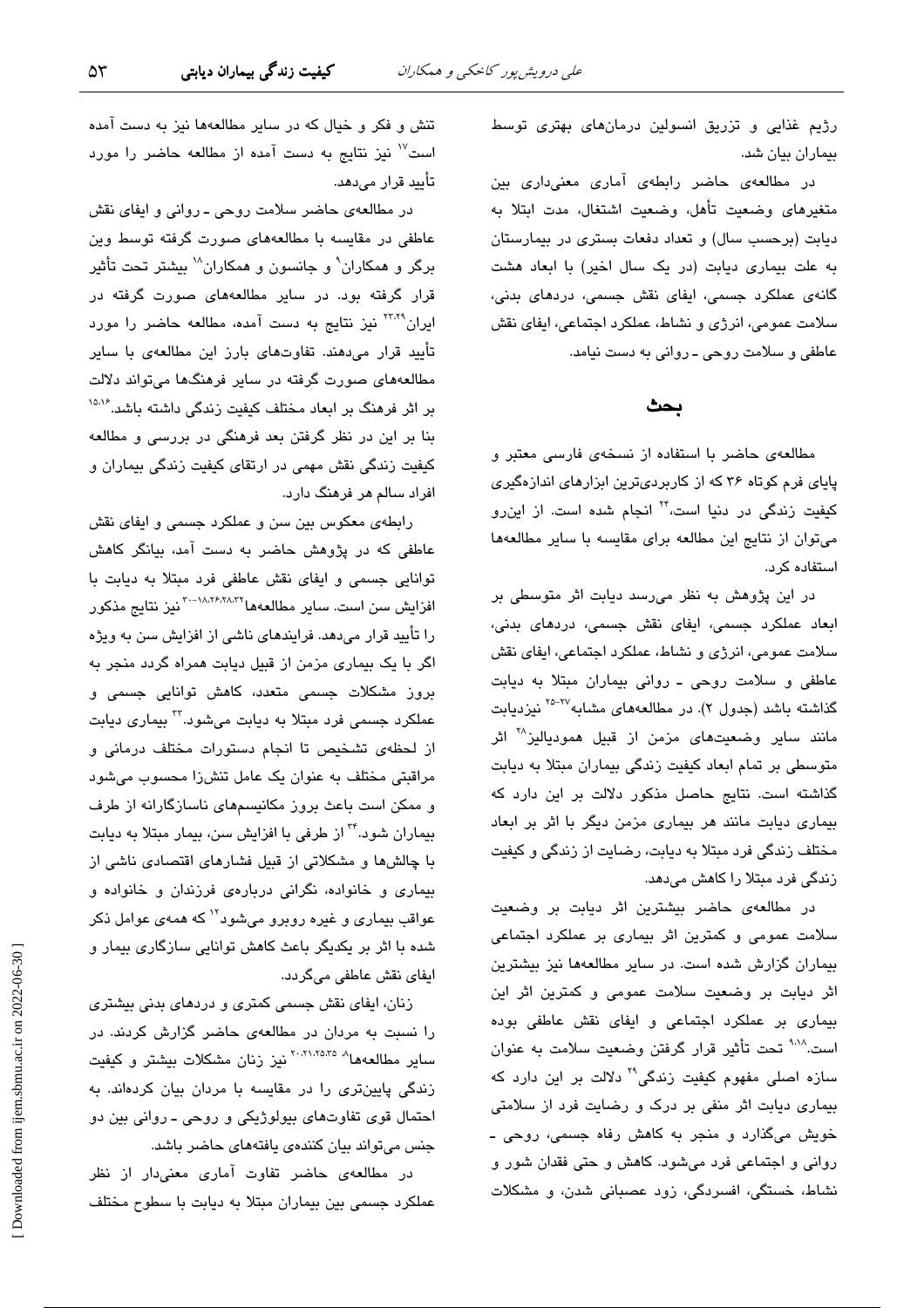تحصیلات به دست آمد که با نتایج سایر مطالعهها<sup>۱۹٬۲۶٬۲۸</sup> همخوانی دارد. ممکن است بیماران مبتلا به دیابتی که تحصیلات بالاتری دارند، دارای شرایط بهتری برای یادگیری رفتارهای خود پایشی و اصول مراقبت از خود باشند و بیشتر از اصول درمانی ـ مراقبتی پیروی کنند. افزایش دانش و آگاهی میتواند به افزایش قابلیت انعطاف در زندگی و انگیزهی بیشتر در مراقبت از خود شود و از این طریق سبب كاهش مشكلات جسمي گردد. همچنين تحصيلات بالاتر منجر به اشتغال به کار بهتر و موقعیت اجتماعی ـ اقتصادی بهتر شده و رفاه، تسهیلات زندگی و مراقبتهای بهداشتی ـ درمانی بهتر را برای بیمار فراهم کند و بیمار احساس مشکلات کمتری کند.

بیماران مبتلا به دیابت نوع ٢ به طور معنیداری نمرات پایینتری در ابعاد عملکرد جسمی، ایفای نقش جسمی، دردهای بدنی و ایفای نقش عاطفی نسبت به بیماران مبتلا به دیابت نوع ۱ کسب کردند. اگر چه در طولانی مدت، بیماران مبتلا به دیابت نوع ١ در مقایسه با بیماران مبتلا به دیابت نوع ۲ عوارض بیشتر جسمی و بیولوژیکی ناشی از دیابت را نشان میدهند، نتایج به دست آمده از مطالعهی حاضر و سایر مطالعهها<sup>۱۷،۲۶</sup> دلالت بر این دارد که بیماران مبتلا به دیابت نوع ۲ از کیفیت زندگی پایینتری نسبت به بیماران مبتلا به دیابت نوع ۱ برخوردار هستند. از آنجایی که بیماران مبتلا به دیابت نوع ٢ قبل از تشخیص به مدت طولانی به دیابت مبتلا بودهاند، عوارض و مشکلات جسمی متعددی در زمان تشخيص ديابت مىباشند. همچنين سن بالاتر بيماران مبتلا به دیابت نوع ٢ در مقایسه با بیماران مبتلا به دیابت نوع ۱، به عنوان تشدید کنندهی مشکلات جسمی این بیماران محسوب میشود، به همین دلیل بیماران مبتلا به دیابت نوع ٢ دارای عملکرد جسمی و ایفای نقش جسمی پایینتر و دردهای بدنی بیشتری نسبت به بیماران مبتلا به دیابت نوع ۱ هستند. از طرفی با افزایش سن همانگونه که پیشتر نیز بیان شد، به دلیل افزایش فشارهای حاصل از گذر از مراحل مختلف زندگی و بیماری، توانایی سازگاری و ایفای نقش فرد مبتلا به دیابت کاهش مییابد.

همانگونه که در مطالعهی جمشیدنیا<sup>۲۶</sup> بیان شده است، در مطالعهی حاضر نیز تفاوت آماری معنیدار بین نوع درمان و ایفای نقش عاطفی در سه رژیم درمانی به دست آمد. بیشترین تفاوت بین درمان با انسولین و درمان با داروهای خوراکی و انسولین و سپس بین درمان با انسولین

و داروهای خوراکی پایینآورندهی قند خون بود. کمترین تفاوت بين درمان با انسولين و رژيم غذايي به دست آمد. درمان از طریق برنامهی رژیم غذایی مانند سایر مطالعههای کیفیت زندگی بیماران مبتلا به دیابت نسبت به دیگر برنامههای درمانی رضایت و کیفیت زندگی بهتری را به همراه داشته است.<sup>۳۰،۳</sup> به هر حال، بیماران تحت درمان با رژیم غذایی از کنترل بهتری بر بیماری و مراقبت از خود به دلیل عدم وابستگی به دارو و درمان و مراجعهی کمتر به پزشک برای کنترل بیماریشان برخوردار هستند و دارای ایفای نقش عاطفی بهتری نسبت به سایر برنامههای درمانی میباشند. یافتهی مورد توجه در مقایسهی مطالعهی حاضر با مطالعه جانسون و همکاران<sup>۱۸</sup> و جاکوبسون و همکاران<sup>۳۰</sup> ایفای نقش بهتر در بیماران تحت درمان با انسولین نسبت به بیماران تحت درمان با داروهای خوراکی و بیماران تحت درمان با مصرف توأم داروهای خوراکی و انسولین بود. ایفای نقش بهتر در بیماران تحت درمان با انسولین در مطالعهی جمشیدنیا نیز به دست آمد.<sup>۲۶</sup> به نظر م<sub>ی</sub>رسد یافتهی مذکور متأثر از فرهنگ و اعتقادات مردم ایران باشد. در ایران بیماران مبتلا به دیابت، به سهولت استفاده از رژیم درمانی انسولین را به دلیل اینکه معتقدند شروع مصرف انسولین نشانگر این است که وضعیت بیماریشان رو به وخامت گذاشته، نمیپذیرند.<sup>۱۲</sup> بنا بر این عدهی معدودی که دارای انگیزه و آگاهی بالاتری هستند، برنامهی انسولین درمانی را مورد پذیرش قرار میدهند. از این رو به نظر می رسد که بیماران تحت درمان با انسولین از ایفای نقش عاطفی بهتری نسبت به سایر درمانها برخوردار باشند. مراجعات مکرر به پزشک، مشکلات مرتبط با تهیهی دارو، نیاز به همراه داشتن مدام داروها، نگرانی در مورد عوارض داروها و از جمله مشکلاتی هستند که بیماران تحت درمان با مصرف توأم داروهای خوراکی و انسولین یا تحت درمان با داروهای خوراکی را تحت چالش قرار میدهد و مشکلات عدیدهای برای بیمار ایجاد میکند.<sup>۱۲،۲۶</sup> به نظر میرسد درمانهای ذکر شده باعث کاهش عملکرد ایفای نقش عاطفی بیماران نسبت به برنامه رژیم درمانی و انسولین درمانی مے شود.

میتوان گفت بیماری دیابت مشابه هر بیماری یا وضعیت مزمن دیگری از طریق تحت تأثیر قراردادن جنبههای مختلف زندگی باعث کاهش کیفیت زندگی فرد مبتلا میشود. تفاوتهای به دست آمده در مطالعهی حاضر در مقایسه با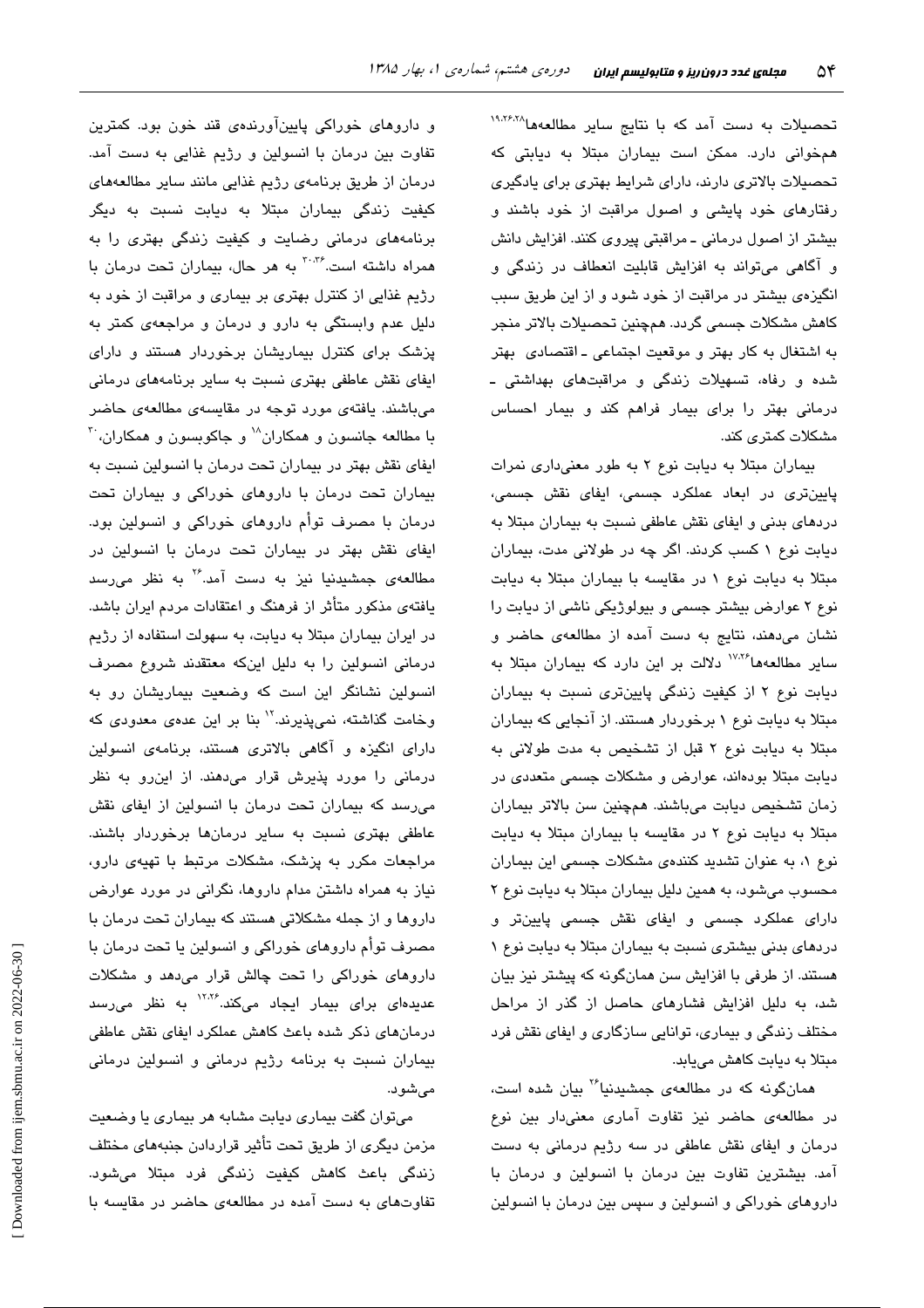کیفیت زندگی بیماران دیابتی

نتایج سایر مطالعهها در سایر کشورها بیانگر این است که به منظور بهبود رفتارهای خود مراقبتی، پایش و کنترل بهتر بیماری دیابت و بهبود کیفیت زندگی این بیماران، در نظر گرفتن عواملی از قبیل نوع دیابت، نوع درمان و غیره در انتخاب دستورات درمانی ـ مراقبتی و برنامهریزیهای بهداشتی در مورد بیماران مبتلا به دیابت ضروری است. شایان به ذکر است از آنجایی که مطالعهی حاضر در جمعیت محدودی از بیماران مبتلا به دیابت در زمان و مکان خاصی صورت گرفته است، از تعمیم پذیری یافتههای این مطالعه به کل جامعه بیماران مبتلا به دیابت کشور تا حدی میکاهد. با این حال در نظر گرفتن متغیرهای مرتبط باکیفیت زندگی این

بیماران در قالب فرهنگ آنها میتواند نقش مهمی در ارتقای کیفیت زندگی بیماران مبتلا به دیابت داشته باشد.

## سیاسگزاری

از زحمات و همکاری کارکنان بهداشتی مراکز مورد پژوهش و بیماران میتلا به دیابت که در این پژوهش با پژوهشگران همکاری داشتند، تشکر میشود. سلامتی و توفيق روزافزون آنها را از خداوند متعال خواستاريم.

#### **References**

- 1. Bloom A, Irealand JA, editors. A colour atlas of diabetes.2nd ed. London: Wolfe Publishing Ltd; 1992.
- 2 King H, Aubert RE, Herman WH. Global burden of diabetes, 1995-2025: prevalence, numerical estimates, and projection. Diabetes Care 1998; 9:1414-1431.
- نوایی لیدا، کیمیاگر مسعود، عزیزی فریدون. بررسی شیوع دیابت و IGT در اسلام شهر و مقایسه ی روش غربالگری با نتايج OGTT براي تشخيص اختلالهاي تحمل گلوكز. پژوهش در پزشکی، ۱۳۷۶؛ سال ۲۱ ، شمارهی ۱، صفحات ۸۵ تا ۹۷.
- لاریجانی باقر، زاهدی فرزانه. همهگیرشناسی دیابت در ٤. ایران. مجلهی دیابت و لیپید ایران، ۱۳۸۰؛ سال ۰۱، شماره ۰۱ صفحات ١ تا ٨
- ٥. لاريجاني باقر ، عصفوري ابراهيم. شيوع ديابت قندي نوع ٢ و اختلال تحمل گلوکز در افراد ۳۰ تا ۶۴ سالهی شهر بوشهر بر پایه معیارهای سازمان جهانی سلامت و انجمن دیابت آمریکا. مجله دیابت و لیپید ایران، ۱۳۸۱؛ سال ۲، شمارهی ۱، صفحات ١٢٢ تا ١٢٩.
- سالم زینت، سجادی محمدعلی نشاط، باقریان کیوان، شیخ  $\mathcal{F}$ . فتحاللهی محمود. بررسی شیوع دیابت در شهر رفسنجان در سال ۱۳۷۹. پژوهش در پزشکی (خلاصهی مقالات اولین کنگرهی پیشگیری از بیماریهای غیرواگیر، ۱۳۸۱؛ سال ۲۶، شمارهي ٣. صفحهي ١٠۶.
- ٧. لاريجاني باقر، ملک افضلي حسين، پژوهي محمد، سماوات طاهره، حجتزاده عليه، قاسمی رضا و همکاران. شیوع دیابت قندی و اختلال تحمل گلوکز در افراد بالای ۲۵ سال

قزوین. مجلهی علمی دانشگاه علوم پزشکی و خدمات بهداشتی ـ درمانی قزوین، ١٣٨٢؛ شمارهی ٢۶، صفحات ۴۱ تا ۲۵.

- 8. Eiser C. Flynn M. Green E. Havermans T. Kibry R. Sandeman D et al. Quality of life in young adults with type I diabetes in relation to demographic and disease variables. Diabet Med 1992; 9: 375-8.
- Weinberger M, Kirkman MS, Samsa GP, Cowper PA, Shortliffe EA, Simel DL et al. The relationship between glycemic control and health - related quality of life in patients with noninsulin dependent diabetes mellitus. Med Care 1994; 32: 1173-81.
- 10. Elasy TA, Samuel-Hodge CD, Devellis RF, Skelly AH, Ammerman AS, Keyserling TC. Development of a health status measure for older African - American women with type 2 diabetes. Diabetes Care 2000; 23:  $325 - 9$
- 11. Braunwald E, Fauci AS, Isselbacher KJ, Wilson JD, Martin JB, Kasper DL, et al. Harrison, s principles of internal medicine.15th ed.Newyork, Mc Grow - Hill; 2001

١٢. درویشپورکاخکی علی. طراحی ابزاری معتبر و پایا جهت اندازەگىرى كىفىت زندگى مددجويان مې<mark>تلا بە ديابت</mark>، پایاننامهی کارشناسی ارشد، تهران: دانشکدهی پرستاری و مامایی، دانشگاه علوم پزشکی شهید بهشتی ، ۱۳۸۳. ۱۳. رئوف،مهرپور زهره، بررس*ی* عوامل مؤثر در پیگیر*ی* یا ع*د*م پیگیری درمان در بیماران مبتلا به سل ریه مراجعهکننده به درمانگاههای شهر زاهدان در سال ۷۴-۱۳۷۳، پایاننامهی کارشناسی ارشد، تهران: دانشکدهی پرستاری و مامایی، دانشگاه علوم پزشکی شهید بهشتی، ۱۳۷۵.

- 14. Osman L, Silverman M. Measuring quality of life for young children with asthma and their families. Euro Res J 1996: 9: 35s-42s.
- 15. The WHOQOL Group. The world health organization quality of life assessment: position paper from the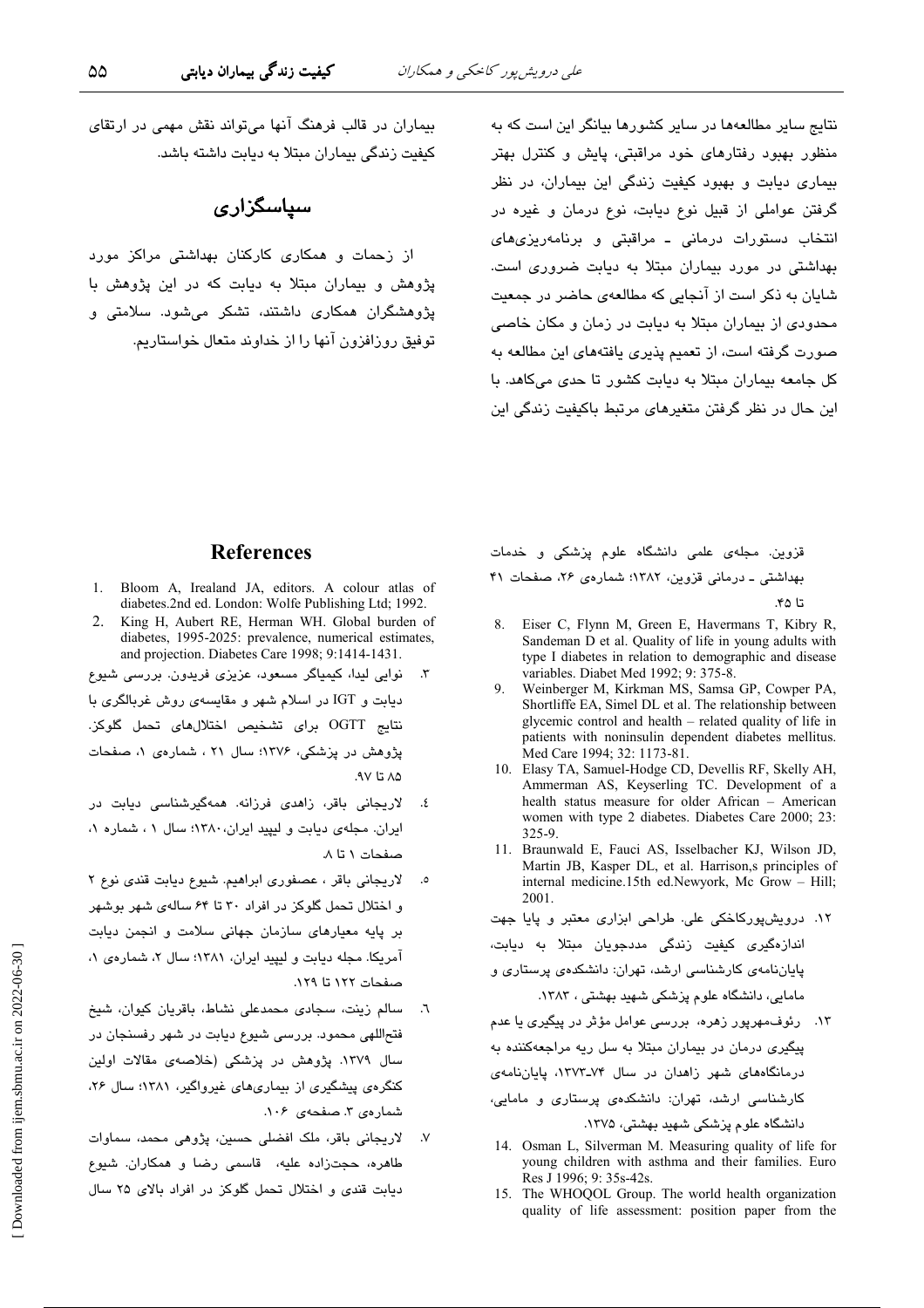world health organization. Soc Sci Med 1995; 42:1403-1409.

- 16. Eininger M. Quality of life from a transcultural nursing perspective. Nurs Sci Q 1994;7:22-28.
- 17. Mayou R, Bryant B, Turner R. Quality of life in noninsulin - dependent diabetes and a comparison with insulin dependent diabetes. J Psychosom Res 1990; 34:  $1 - 11.$
- 18. Johnson JA, Nowatski TE, Coons SJWH, Health related quality of life of diabetic Pima Indians. Med Care 1996; 34: 97-102.
- 19. Galsgow RE, Rugyierol, Eakin EG, Dryfoos J, Chobanian L. Quality of Life and associated characteristic in large national sample of adults with diabetes. Diabetes Care 1997; 20: 562-567.
- 20. Grue M, Wentzel Larsen T, Hanestad BR, Batsvik B, Sovik D. Measuring Self-reported, health-related quality of life in adolescents with type 1 diabetes using both generic and disease specific instruments. Acta Paediatr 2003; 92:1190-1196.
- 21. Montazeri A, Vahdaninia M, Goshtasebi A, Gandek B. The short form health survey (SF-36): translation and validation study of the Iranian version. Qual Life Res 2005; 14: 875-882.
- 22. Ware Jr JE, Sherbourne CD. The mos 36 item shortform health survey (SF-36) I: conceptual framework and item selection. Med Care 1992; 30: 473-483.
- 23. Mchorney CA, Ware Jr JE, Rachel Lu JF, Sherbourne CD. The mos 36 item short-form health survey (SF-36) III. Tests of data quality, scaling assumptions, and reliability diverse patient groups. Med Care 1994; 32: 40-66.
- 24. Bowling A. Measuring disease: a review of disease specific quality of life measurement scales. London: Open University Press; 2001.
- 25. The DCCT Research Group. Reliability and validity of a diabetes quality of life measure for the diabetes control and complications trial (DCCT). Diabetes Care 1988; 11: 725-732.

٢٦. جمشیدنیا فرح. بررسی کیفیت زندگی بیماران دیابتی مراجعهکنندهی به مراکز دیابت وابسته به دانشگاههای علوم

پزشکی شهر تهران، پایاننامهی کارشناسی ارشد، تهران:

دانشگاه آزاد اسلامی، واحد علوم پزشکی تهران، ۱۳۷۸.

27. Hart HE, Redekop WK, Bilo HJ, Berg M, Jong BM. Change in perceived health and functioning over time in patients with type 1 diabetes mellitus. Qual Life Res 2005;10:1-10.

- ٢٨. اسكافى سوسن. بررسى ارتباط كيفيت زندگى و روش هاى .<br>مقابلهی به کار گرفته توسط بیماران تحت درمان با همودیالیز، پایاننامهی کارشناسی ارشد، تهران: دانشکدهی پرستاری و مامایی، دانشگاه علوم پزشکی شهید بهشتی،  $\gamma$
- .<br>۲۹. یارک جیای، یارک ک. درسنامهی یزشکی پیشگیری و اجتماعی ۲: کلیات خدمات بهداشتی ـ درمانی، بخش نخست. ۔<br>ترجمه: شجاعی تهرانی حسین ، ملکافضلی حسین. ویرایش ينحم. تهران، انتشارات سماط، ١٣٨١.
- 30. Jacobson AM, Samson JA, Groot MD. The evaluation of two measures of quality of life in patients with type I and type II diabetes. Diabetes Care 1994; 17: 267-274.
- 31. Frost D, Beischer W. Limited joint mobility in type 1 diabefic patients: associations with microangiopathy and subclinical macroangiopathy are different in men and women. Diabetes Care 2000; 24: 95-99.

۱۳۸۲؛ سال ۲، شمارهی ۳، صفحات۱۸۲ تا ۱۸۹.

- 33. Ryerson B. Excess physical limitations among adults with diabetes in the U.S.A population 1997-1999. Diabetes Care 2003; 25: 206-210.
- 34. Bradley C, Camsu DS. Guidelines for encouraging psychological regional office for europe and international diabetes federation european region st vincent declaration action programme of diabetes. Diabet Med 1994; 11: 510 - 516.
- 35. Davidson JK. Clinical diabetes mellitus: A problem priented approach. 3th ed. Newyork; Thieme; 1999.
- 36. Keinanen-Kiukaanniemi S, Ohinmaa A, Pajunpaa H, Koivukangas P. Health related quality of life in diabetic patients measured by the Nottingham health profile. Diabet Med 1996; 13:382-388.